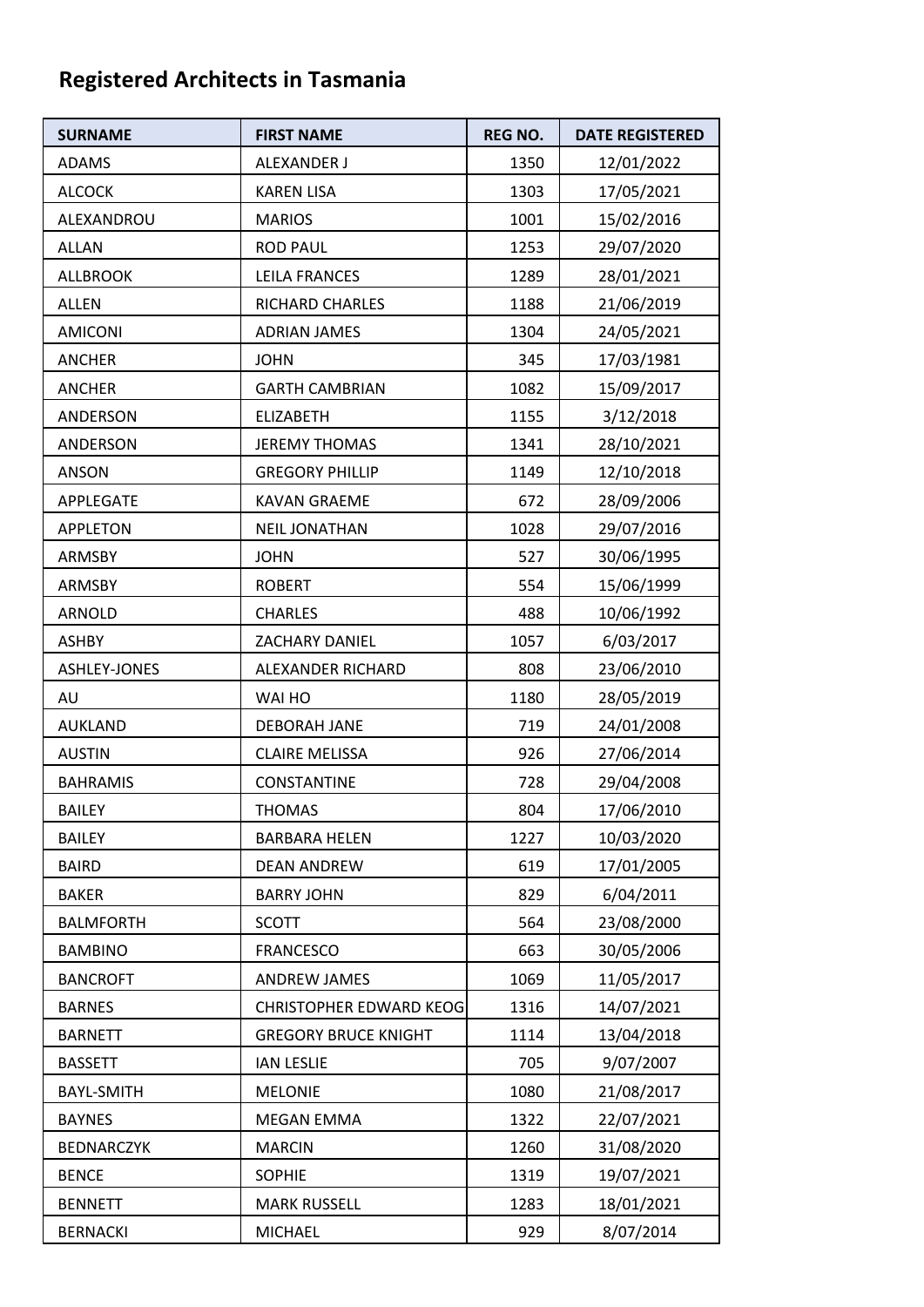| <b>SURNAME</b>     | <b>FIRST NAME</b>       | <b>REG NO.</b> | <b>DATE REGISTERED</b> |
|--------------------|-------------------------|----------------|------------------------|
| <b>BETLEHEM</b>    | <b>KENNETH MARK</b>     | 945            | 15/10/2014             |
| <b>BEYERLE</b>     | <b>AMMON</b>            | 1240           | 2/06/2020              |
| <b>BILMON</b>      | <b>JOHN ANTHONY</b>     | 922            | 5/05/2014              |
| <b>BIRRELL</b>     | <b>JACK</b>             | 474            | 4/06/1991              |
| <b>BLACKET</b>     | <b>STIRLING CONRAD</b>  | 1288           | 22/01/2021             |
| <b>BLACKMAN</b>    | FELICIEN GUSTAV CHARLES | 1272           | 21/10/2020             |
| <b>BLAIR</b>       | <b>KENNETH JOHN</b>     | 865            | 11/05/2012             |
| <b>BLOOD</b>       | JONATHAN MALCOLM        | 718            | 24/01/2008             |
| <b>BOKOR</b>       | <b>MARIANNE JUDITH</b>  | 1235           | 6/05/2020              |
| <b>BOOKER</b>      | <b>STEPHEN RONALD</b>   | 1129           | 14/06/2018             |
| <b>BOOTH</b>       | PETER CHARLES           | 679            | 11/09/2006             |
| <b>BOURKE</b>      | <b>JOHN GILES</b>       | 1143           | 23/08/2018             |
| <b>BOWEN</b>       | <b>GEORGIA MARIE</b>    | 1324           | 20/08/2021             |
| <b>BRADEY</b>      | MICHAEL CHARLES         | 1323           | 13/08/2021             |
| <b>BRELIS</b>      | <b>MICHAEL</b>          | 532            | 11/06/1996             |
| <b>BRESNEHAN</b>   | <b>SAMUEL LUKE</b>      | 1228           | 11/03/2020             |
| <b>BREWIN</b>      | <b>ROSS</b>             | 991            | 29/10/2015             |
| <b>BREYTENBACH</b> | <b>YVETTE</b>           | 570            | 9/05/2001              |
| <b>BRIANESE</b>    | <b>ELVIO</b>            | 508            | 7/06/1994              |
| <b>BRIDGLAND</b>   | KIM JAMES               | 1055           | 20/02/2017             |
| <b>BRIGGS</b>      | <b>IAN CAMPBELL</b>     | 1225           | 4/03/2020              |
| <b>BRITTEN</b>     | <b>JACOB CHARLES</b>    | 965            | 25/05/2015             |
| <b>BROWN</b>       | <b>CRAIG THOMAS</b>     | 606            | 21/06/2004             |
| <b>BROWN</b>       | RAYMOND                 | 1375           | 26/05/2022             |
| BRUCKSCH-DOMANSKI  | <b>ILYA</b>             | 966            | 25/05/2015             |
| <b>BUCZEK</b>      | RADOSLAW                | 1282           | 6/01/2021              |
| <b>BUIST</b>       | JONATHAN WILLEM         | 810            | 25/06/2010             |
| <b>BURGESS</b>     | <b>MATTHEW DENNIS</b>   | 1039           | 19/10/2016             |
| <b>BURGESS</b>     | <b>LISA MAREE</b>       | 1041           | 19/10/2016             |
| <b>BURKE-SMITH</b> | <b>LUCY</b>             | 898            | 15/07/2013             |
| <b>BURNS</b>       | <b>ANDREW PETER</b>     | 1030           | 16/08/2016             |
| <b>BUTLER</b>      | <b>DENNIS JOHN</b>      | 1290           | 29/01/2021             |
| <b>BUTTON</b>      | <b>DAVID</b>            | 454            | 22/05/1989             |
| <b>BZOWY</b>       | <b>RICK</b>             | 695            | 5/04/2007              |
| CADE               | <b>MARINA LOUISE</b>    | 1343           | 29/10/2021             |
| <b>CAHILL</b>      | <b>DAVID PAUL</b>       | 1093           | 31/10/2017             |
| CAMPBELL           | ANDREW JAMES            | 1223           | 27/02/2020             |
| <b>CARR</b>        | <b>MICHAEL</b>          | 625            | 14/04/2005             |
| CARRIGAN           | LISA-MAREE              | 1278           | 4/01/2021              |
| CARROLL            | <b>ROBERT JOHN</b>      | 751            | 1/01/2009              |
| CASSIDY            | <b>JANE COLETTE</b>     | 1347           | 1/01/2022              |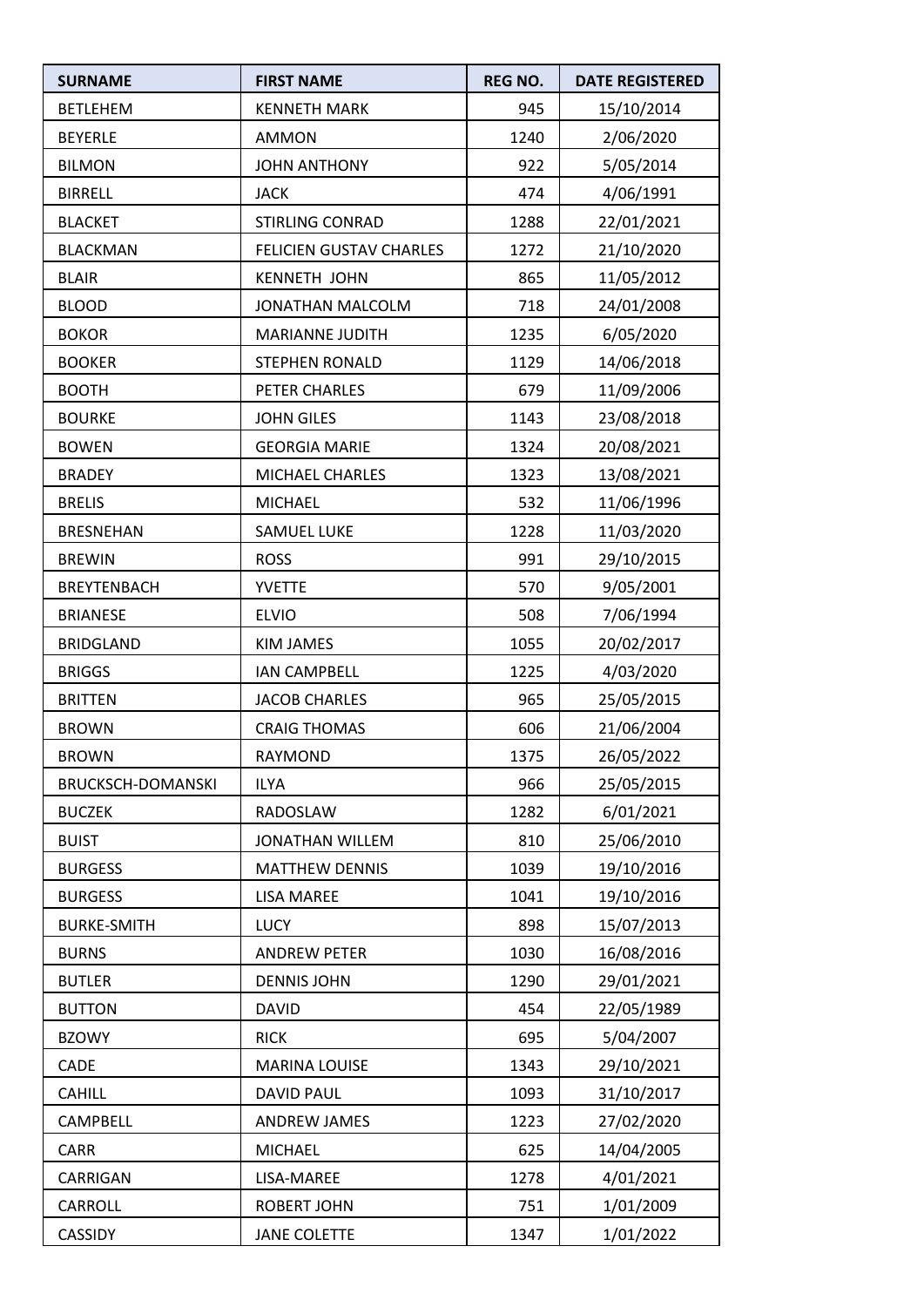| <b>SURNAME</b>     | <b>FIRST NAME</b>          | <b>REG NO.</b> | <b>DATE REGISTERED</b> |
|--------------------|----------------------------|----------------|------------------------|
| <b>CAUGHT</b>      | <b>JANE BRIGID</b>         | 1378           | 6/06/2022              |
| <b>CAWTHORN</b>    | <b>RYAN EDWIN</b>          | 1015           | 23/05/2016             |
| <b>CERANTONIO</b>  | <b>DOMENIC</b>             | 1141           | 21/08/2018             |
| <b>CHALMERS</b>    | <b>WARRICK ALEXANDER</b>   | 1268           | 21/10/2020             |
| CHAMBERLAIN        | JONATHAN DAVID             | 1230           | 1/04/2020              |
| <b>CHAN</b>        | WAI MAN (CYRUS)            | 961            | 19/05/2015             |
| <b>CHAN</b>        | <b>VERN SHENG</b>          | 1374           | 23/05/2022             |
| <b>CHEN</b>        | <b>SEONG KAI</b>           | 875            | 9/10/2012              |
| CHIRIVELLA VINA    | <b>BELEN</b>               | 1340           | 18/10/2021             |
| <b>CHRISP</b>      | <b>JAMES HENRY</b>         | 975            | 23/07/2015             |
| <b>CHUA</b>        | <b>KAN CHERK</b>           | 698            | 7/02/2007              |
| <b>CHUGG</b>       | SARA ALEXANDRA             | 1271           | 21/10/2020             |
| <b>CHURCHILL</b>   | <b>JOANNA KATE</b>         | 1157           | 1/01/2019              |
| <b>CLARENCE</b>    | <b>JAMES ERNEST</b>        | 933            | 19/08/2014             |
| <b>CLARK</b>       | PAMELA KAYE                | 753            | 1/01/2009              |
| <b>CLARK</b>       | <b>GEOFFREY ANDREW</b>     | 904            | 5/11/2013              |
| <b>CLAYTON</b>     | <b>HEATH DARRAN</b>        | 881            | 11/12/2012             |
| <b>CLEMENTS</b>    | <b>JONATHAN WILLIAM</b>    | 1102           | 25/01/2018             |
| <b>CLINTON</b>     | <b>CHRISTOPHER RUSSELL</b> | 706            | 9/12/2007              |
| <b>COCKBURN</b>    | PAUL VINCENT               | 750            | 1/01/2009              |
| <b>COLE</b>        | <b>GARY ANDREW</b>         | 702            | 27/07/2007             |
| <b>COOPER</b>      | MICHAEL RODERICK           | 362            | 11/03/1983             |
| <b>CORNEY</b>      | <b>GRAEME</b>              | 382            | 25/03/1985             |
| <b>COSTA</b>       | ANDREW JAMES               | 1315           | 9/07/2021              |
| COWARD             | <b>JARON PAUL</b>          | 1072           | 1/06/2017              |
| COWELL             | <b>LOUISE MARY</b>         | 777            | 7/01/2009              |
| COX                | <b>SHANE CHRISTOPHER</b>   | 666            | 31/07/2006             |
| <b>COX</b>         | <b>KENTON MARK</b>         | 1221           | 25/02/2020             |
| CRAWFORD           | RICHARD                    | 383            | 25/03/1985             |
| <b>CREESE</b>      | RICHARD ASHTON             | 1371           | 13/05/2022             |
| <b>CRIPPS</b>      | <b>PETER</b>               | 238            | 1/04/1971              |
| <b>CROKER</b>      | <b>ALAN</b>                | 883            | 1/01/2013              |
| <b>CRONE</b>       | <b>GREGORY JOHN</b>        | 1111           | 29/03/2018             |
| <b>CRONE</b>       | PHILIPPA CLAIRE            | 1345           | 17/11/2021             |
| <b>CROSSIN</b>     | <b>JOSHUA MICHAEL</b>      | 930            | 15/08/2014             |
| <b>CRUMP</b>       | <b>NATHAN JOHN</b>         | 834            | 29/06/2011             |
| <b>CURRAN</b>      | <b>SCOTT</b>               | 476            | 4/06/1991              |
| <b>CURRY</b>       | PAUL J                     | 1356           | 25/01/2022             |
| <b>CURTIS</b>      | <b>CHRISTINA SUZANNE</b>   | 758            | 29/01/2009             |
| <b>CUTHBERTSON</b> | TIMOTHY JAMES              | 1200           | 10/10/2019             |
| <b>CUTLER</b>      | CASSANDRA                  | 1255           | 6/08/2020              |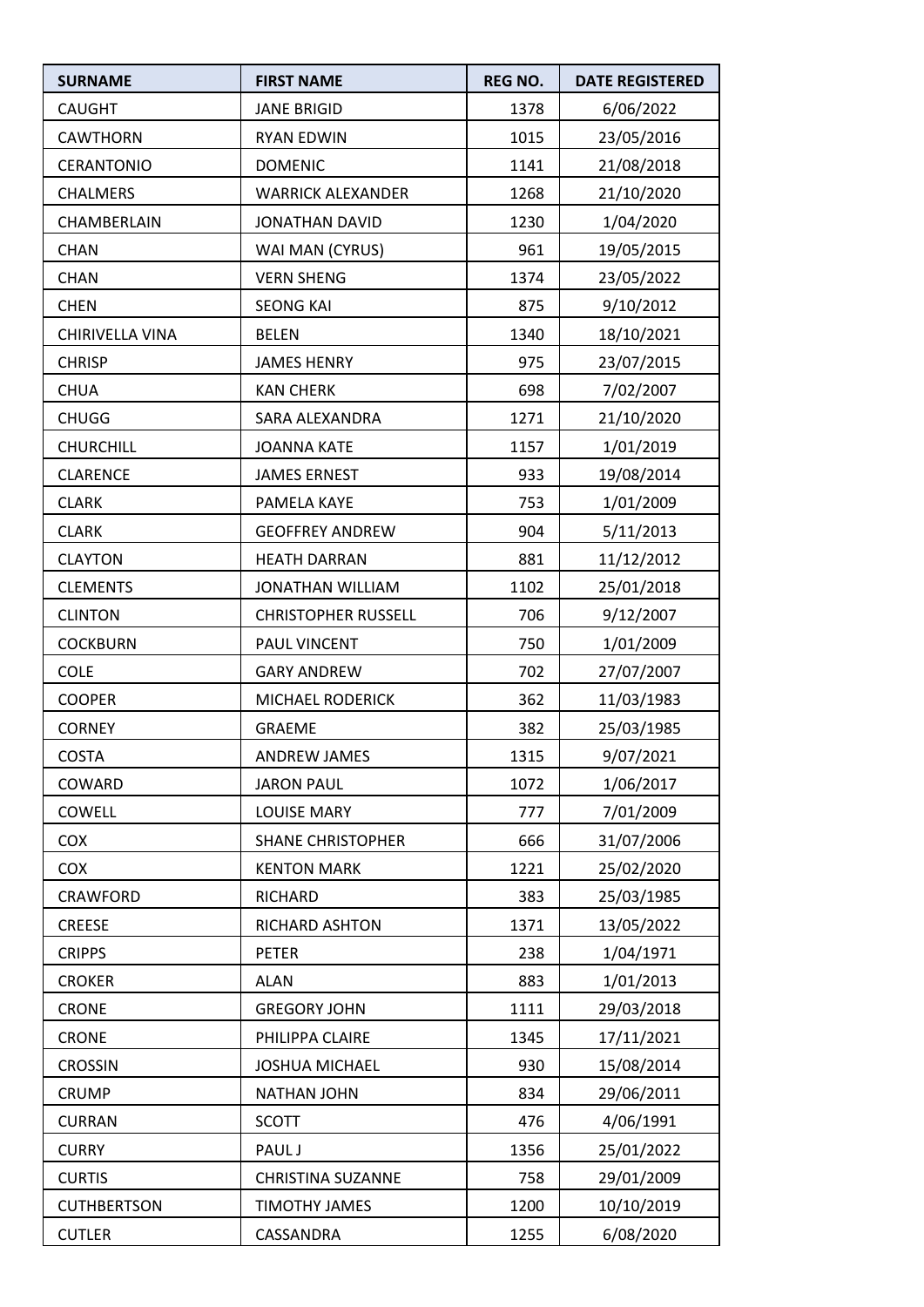| <b>SURNAME</b>     | <b>FIRST NAME</b>          | <b>REG NO.</b> | <b>DATE REGISTERED</b> |
|--------------------|----------------------------|----------------|------------------------|
| <b>DALGLEISH</b>   | <b>ANTHONY ROBERT</b>      | 699            | 7/02/2007              |
| <b>DARWICH</b>     | MOHAMAD (MIKE)             | 1061           | 15/03/2017             |
| <b>DAVIES</b>      | PAUL RICHARD               | 762            | 23/03/2009             |
| <b>DAVIS</b>       | <b>KAREN</b>               | 453            | 22/05/1989             |
| <b>DAVIS</b>       | LISA JAYNE                 | 1135           | 12/07/2018             |
| <b>DAVIS</b>       | <b>CIAN KEITH</b>          | 1372           | 18/05/2022             |
| <b>DAWSON</b>      | <b>RODNEY</b>              | 598            | 1/01/2004              |
| DE CARVALHO        | <b>FERNAO HENRIQUE</b>     | 616            | 12/03/2004             |
| DE JONG            | <b>JOHN</b>                | 378            | 4/10/1984              |
| DE LORE            | <b>COLIN WILLIAM</b>       | 1314           | 9/07/2021              |
| <b>DENELL</b>      | PATRICK ROGER EDOUARD      | 878            | 11/10/2012             |
| <b>DENMAN</b>      | <b>DAVID</b>               | 484            | 2/12/1992              |
| <b>DENMAN</b>      | <b>SHANE</b>               | 708            | 28/09/2007             |
| <b>DENMAN</b>      | <b>CHRISTIE JAYNE</b>      | 786            | 9/09/2009              |
| DESGRAND           | <b>MARGARET ANNE</b>       | 1016           | 30/05/2016             |
| <b>DEVINE</b>      | <b>RICK KAIR</b>           | 1094           | 3/11/2017              |
| <b>DICKSON</b>     | <b>ROBERT NIGEL</b>        | 1306           | 24/05/2021             |
| <b>DILLON</b>      | <b>YURI</b>                | 1121           | 14/05/2018             |
| DINGEMANSE         | PHILIP MARTIN              | 905            | 5/11/2013              |
| <b>DOEDENS</b>     | <b>NICOLE PETA</b>         | 1274           | 29/10/2020             |
| <b>DOURAMANIS</b>  | <b>ROSA</b>                | 539            | 8/12/1997              |
| <b>DOWD</b>        | <b>SIMONE</b>              | 615            | 11/04/2004             |
| <b>DRAYTON</b>     | <b>RODNEY STUART</b>       | 1009           | 11/03/2016             |
| <b>DREW</b>        | <b>KEITH</b>               | 412            | 4/06/1987              |
| <b>DRURY</b>       | <b>MARK</b>                | 502            | 6/04/1993              |
| <b>DUFFIN</b>      | <b>ANDREW THOMAS</b>       | 1160           | 11/01/2019             |
| <b>DUNBABIN</b>    | <b>MARK</b>                | 469            | 6/08/1990              |
| <b>DUNIN</b>       | <b>FIONA MAXINE</b>        | 1105           | 9/02/2018              |
| <b>DUNNE</b>       | <b>SIMON</b>               | 701            | 7/09/2007              |
| <b>EAVES</b>       | <b>ANNA ELIZABETH</b>      | 1185           | 7/06/2019              |
| <b>EDWARDS</b>     | DREW CLIFFORD              | 643            | 1/01/2006              |
| <b>EDWARDS</b>     | <b>LUCAS STCLAIR</b>       | 1042           | 27/10/2016             |
| <b>EDWARDS</b>     | <b>GUY THOROLD</b>         | 1335           | 18/10/2021             |
| EGAN               | <b>CHRISTOPHER FRANCIS</b> | 1292           | 2/02/2021              |
| EGGLESTON          | RODNEY ROBERT              | 1025           | 6/07/2016              |
| <b>EISER</b>       | <b>WADE TRAVIS</b>         | 1120           | 8/05/2018              |
| <b>ELLIOTT</b>     | MALCOLM KENNETH            | 1163           | 1/02/2019              |
| <b>ELLIOTT</b>     | <b>HARRIET</b>             | 1258           | 27/08/2020             |
| <b>ELLIS</b>       | <b>CHARLES ALEXANDER</b>   | 821            | 1/01/2011              |
| EMMERSON-ARMSTRONG | <b>JAMES</b>               | 1320           | 19/07/2021             |
| <b>ENGLUND</b>     | RACHEL ROSE                | 1199           | 9/10/2019              |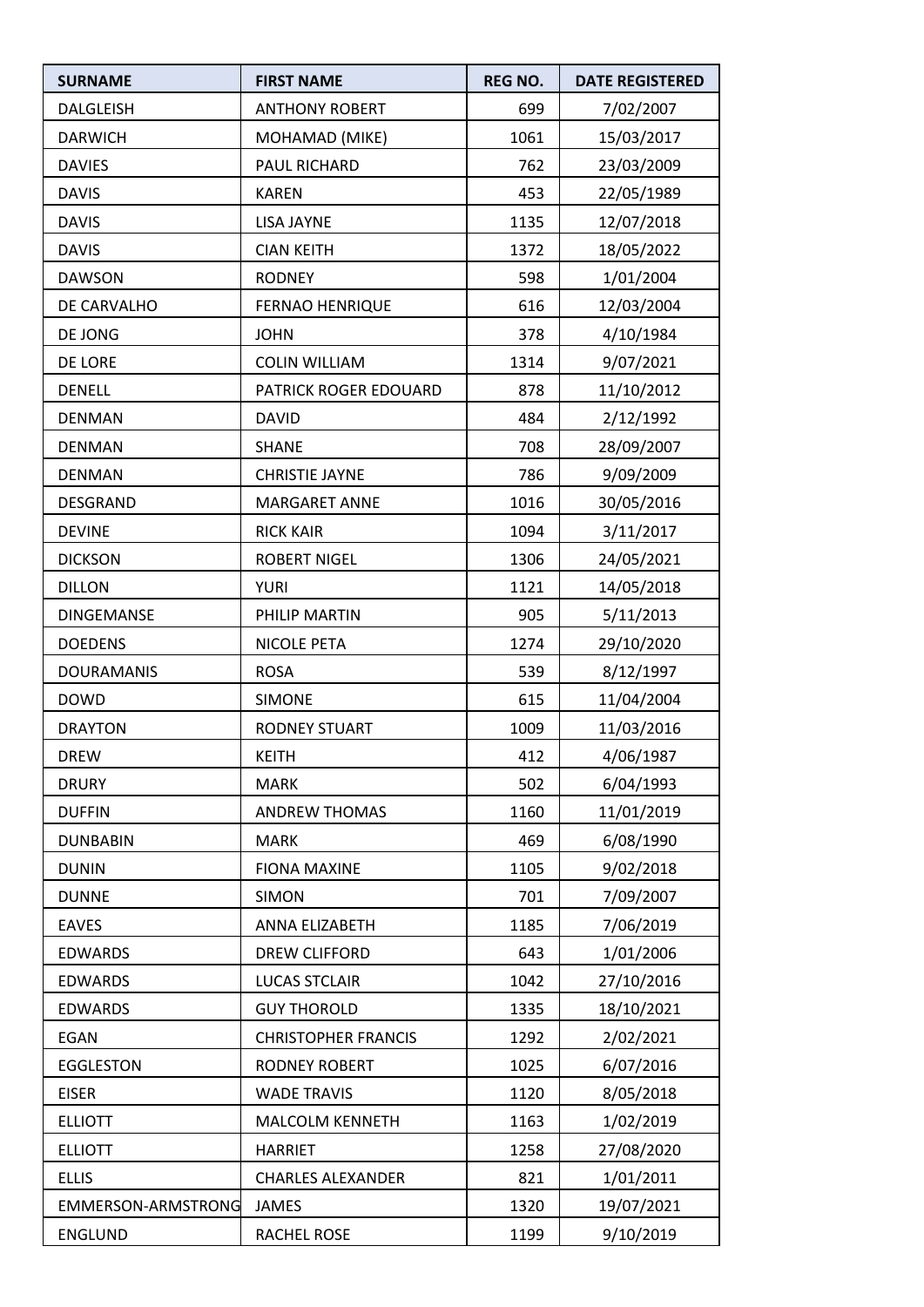| <b>SURNAME</b>       | <b>FIRST NAME</b>       | <b>REG NO.</b> | <b>DATE REGISTERED</b> |
|----------------------|-------------------------|----------------|------------------------|
| <b>ESPIE</b>         | <b>LIBBY FLORENCE</b>   | 1326           | 31/08/2021             |
| <b>EVANS</b>         | <b>STEPHEN JOHN</b>     | 686            | 16/02/2007             |
| <b>FENDER</b>        | <b>KARL ARTHUR</b>      | 601            | 2/11/2004              |
| <b>FITZGERALD</b>    | <b>ADRIAN</b>           | 405            | 3/09/1986              |
| <b>FITZPATRICK</b>   | <b>JAMES AUSTIN</b>     | 1353           | 19/01/2022             |
| <b>FLEMING</b>       | <b>GARY KEITH</b>       | 809            | 23/06/2010             |
| <b>FLETT</b>         | <b>SCOTT THOMAS</b>     | 1059           | 8/03/2017              |
| <b>FLOYD</b>         | ANDREW                  | 561            | 16/02/2000             |
| <b>FLOYD</b>         | <b>THOMAS CHARLES</b>   | 984            | 7/10/2015              |
| FORBES-SMITH         | <b>GEORGIA ROSE</b>     | 1229           | 20/03/2020             |
| <b>FORD</b>          | <b>ROBERT JAMES</b>     | 1062           | 17/03/2017             |
| <b>FORTIN</b>        | <b>CHARLES</b>          | 1209           | 6/01/2020              |
| <b>FORWARD</b>       | <b>GARRY</b>            | 250            | 28/03/1972             |
| <b>FRANCIS-JONES</b> | RICHARD DAVID           | 752            | 1/01/2009              |
| <b>FRENCH</b>        | <b>WARREN DAVID</b>     | 678            | 30/10/2006             |
| <b>FRY</b>           | <b>TIMOTHY JAMES</b>    | 985            | 7/10/2015              |
| <b>FULLERTON</b>     | REBECCA LOUISE          | 754            | 1/01/2009              |
| <b>GAGGIN</b>        | <b>PETER</b>            | 503            | 6/04/1993              |
| <b>GARDNER</b>       | <b>ALAN BARNETT</b>     | 602            | 2/11/2004              |
| <b>GATES</b>         | <b>RYAN KURT</b>        | 1329           | 22/09/2021             |
| <b>GAUTAM KC</b>     | ANUPA                   | 1202           | 23/10/2019             |
| GAWI                 | <b>MEL</b>              | 1198           | 1/10/2019              |
| <b>GEARD</b>         | <b>DETLEV</b>           | 418            | 20/08/1987             |
| <b>GEARD</b>         | <b>SHANE MARK</b>       | 1301           | 11/05/2021             |
| GEASON               | STEPHEN JOHN            | 1063           | 20/03/2017             |
| <b>GEEVES</b>        | ANDREW CHRISTOPHER      | 858            | 1/01/2012              |
| <b>GENTILE</b>       | <b>GIUSEPPE</b>         | 552            | 13/10/1998             |
| <b>GENTRY</b>        | <b>ANDREW JOHN</b>      | 1156           | 1/01/2019              |
| <b>GEORGIEV</b>      | PETER GEORGE            | 1047           | 7/12/2016              |
| <b>GERING</b>        | <b>GABRIELLE EVELYN</b> | 1043           | 2/11/2016              |
| <b>GIGNEY</b>        | <b>MARIA</b>            | 553            | 15/06/1999             |
| <b>GILBY</b>         | PAUL                    | 304            | 6/07/1976              |
| <b>GILLIES</b>       | <b>DAVID VICTOR</b>     | 640            | 17/10/2005             |
| <b>GLANVILLE</b>     | <b>BRUCE DUNCAN</b>     | 877            | 11/10/2012             |
| <b>GOODSIR</b>       | <b>WILLIAM DAVID</b>    | 1231           | 22/04/2020             |
| <b>GOURLAY</b>       | ADAM JOHN               | 1337           | 18/10/2021             |
| <b>GRACE</b>         | MATTHEW JOHN            | 1033           | 25/08/2016             |
| <b>GRAHAM</b>        | <b>FIONA MICHELLE</b>   | 748            | 1/01/2009              |
| <b>GRAHAM</b>        | <b>JEAN TJUTA</b>       | 1108           | 15/02/2018             |
| <b>GRAY</b>          | <b>DOUG</b>             | 402            | 17/04/1986             |
| <b>GREEN</b>         | <b>DAVID</b>            | 548            | 11/02/1998             |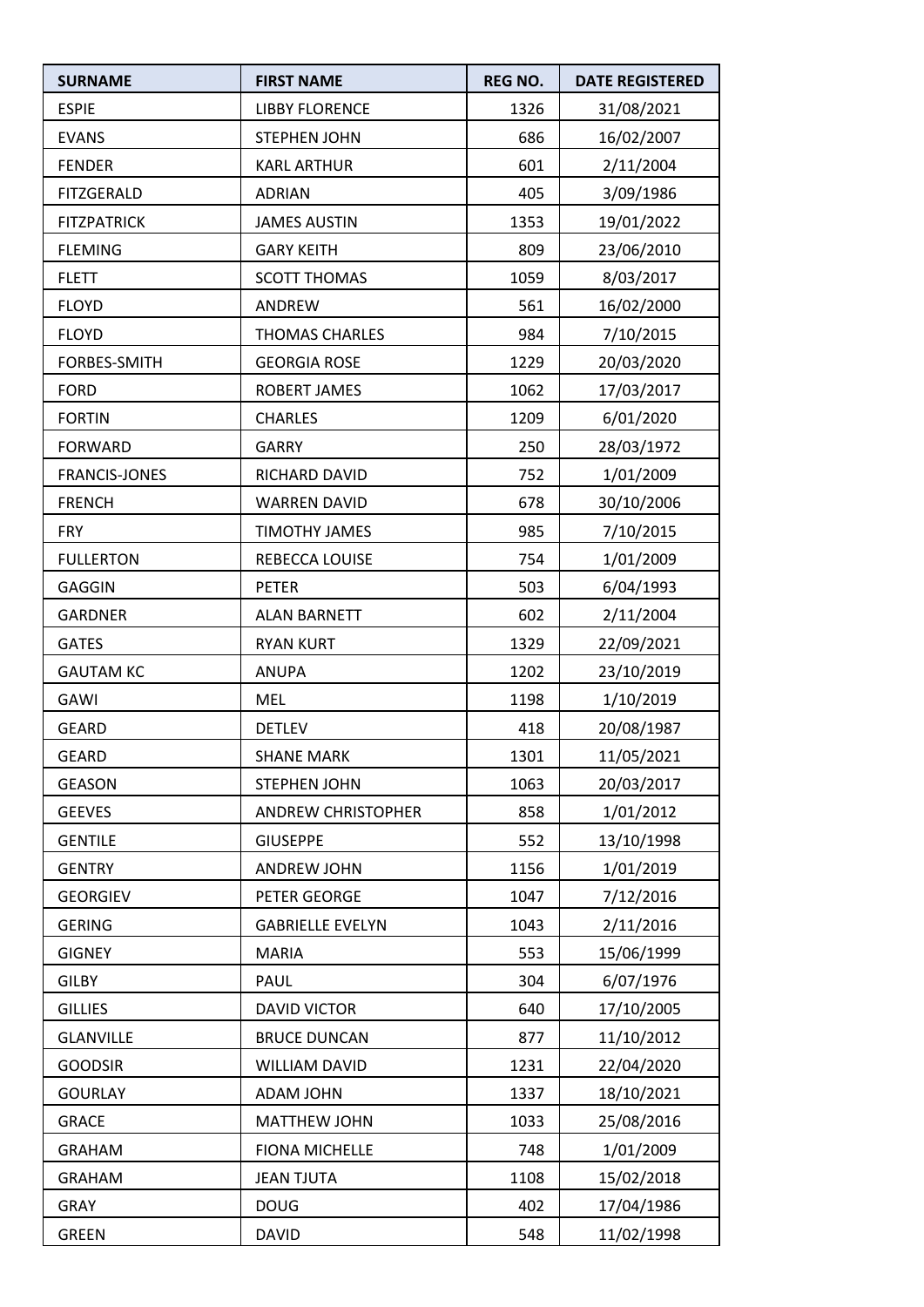| <b>SURNAME</b>       | <b>FIRST NAME</b>        | <b>REG NO.</b> | <b>DATE REGISTERED</b> |
|----------------------|--------------------------|----------------|------------------------|
| <b>GREEN</b>         | <b>UTA</b>               | 793            | 1/01/2010              |
| <b>GREENWOOD</b>     | <b>ASHER JAMIE</b>       | 627            | 5/11/2005              |
| <b>GRIMES</b>        | <b>GEOFFREY RAE</b>      | 895            | 11/06/2013             |
| GRIMSDALE            | ANDREW                   | 426            | 9/06/1988              |
| <b>GROUNDS</b>       | <b>HASLETT RICHARD</b>   | 1238           | 19/05/2020             |
| <b>GRUTZNER</b>      | <b>BRIAN DAVID</b>       | 693            | 4/12/2007              |
| HABERLE              | <b>SAMUEL EDWARD</b>     | 812            | 30/06/2010             |
| <b>HADDAD</b>        | <b>CHRISTOPHER PAUL</b>  | 924            | 27/06/2014             |
| <b>HALL</b>          | <b>CATHERINE</b>         | 535            | 13/08/1996             |
| <b>HALL</b>          | <b>STUART MCKENZIE</b>   | 676            | 17/10/2006             |
| <b>HALL</b>          | RICHARD DARREN           | 880            | 15/10/2012             |
| <b>HALL</b>          | <b>SAXON CHRISTOPHER</b> | 1273           | 26/10/2020             |
| <b>HALL</b>          | <b>DIGBY CHARLES</b>     | 1279           | 4/01/2021              |
| <b>HAMILTON</b>      | <b>TREVOR JOHN</b>       | 1127           | 12/06/2018             |
| <b>HANMER</b>        | <b>GEOFFREY NICHOLAS</b> | 914            | 13/01/2014             |
| <b>HARKNESS</b>      | <b>WILLIAM BRUCE</b>     | 1252           | 29/07/2020             |
| <b>HARRIS</b>        | <b>JOHN CHARLES</b>      | 438            | 29/11/1988             |
| <b>HARRIS</b>        | PHILIP NORMAN            | 1205           | 15/11/2019             |
| <b>HASKELL</b>       | DANIEL WILLIAM           | 1191           | 30/07/2019             |
| <b>HASSALL</b>       | <b>CAILLEN CHARLIE</b>   | 1245           | 25/06/2020             |
| HAU                  | <b>ZACHARY</b>           | 1254           | 29/07/2020             |
| <b>HAYBITTEL</b>     | <b>NEIL FRASER</b>       | 1293           | 4/02/2021              |
| <b>HAYWARD BROWN</b> | <b>CHRISTOPHER KEITH</b> | 1361           | 15/03/2022             |
| <b>HEALY</b>         | <b>JOHN</b>              | 1232           | 29/04/2020             |
| <b>HEATLEY</b>       | <b>GRAEME AUSTIN</b>     | 1173           | 28/04/2019             |
| HEFFERNAN            | PETA JANE                | 646            | 1/01/2006              |
| <b>HEFFORD</b>       | <b>DAVID</b>             | 853            | 4/11/2011              |
| <b>HEGARTY</b>       | MICHAEL JOHN             | 1297           | 22/03/2021             |
| <b>HEMESATH</b>      | JAN                      | 1214           | 20/01/2020             |
| <b>HENDERSON</b>     | <b>TODD SEBASTION</b>    | 654            | 3/03/2006              |
| <b>HENNESSY</b>      | <b>BERNARD JOHN</b>      | 1002           | 22/02/2016             |
| <b>HESS</b>          | <b>KIRSTY ANNE</b>       | 963            | 19/05/2015             |
| <b>HIGMAN</b>        | <b>ROYSTON DEAN</b>      | 1318           | 19/07/2021             |
| <b>HILL</b>          | <b>JUSTIN JOHN</b>       | 839            | 19/07/2011             |
| <b>HILL</b>          | <b>TIMOTHY JAMES</b>     | 1019           | 15/06/2016             |
| <b>HILLS</b>         | <b>GRAHAM</b>            | 518            | 15/02/1995             |
| <b>HINDLEY</b>       | <b>ANNE</b>              | 1081           | 28/08/2017             |
| <b>HINDS</b>         | <b>MATHEW JAMES</b>      | 819            | 1/01/2011              |
| <b>HIPPER</b>        | <b>JOHN DOUGLAS</b>      | 665            | 30/06/2006             |
| HO                   | <b>SIK PONG</b>          | 1132           | 28/06/2018             |
| <b>HOAD</b>          | <b>KEIRIN JON</b>        | 1142           | 23/08/2018             |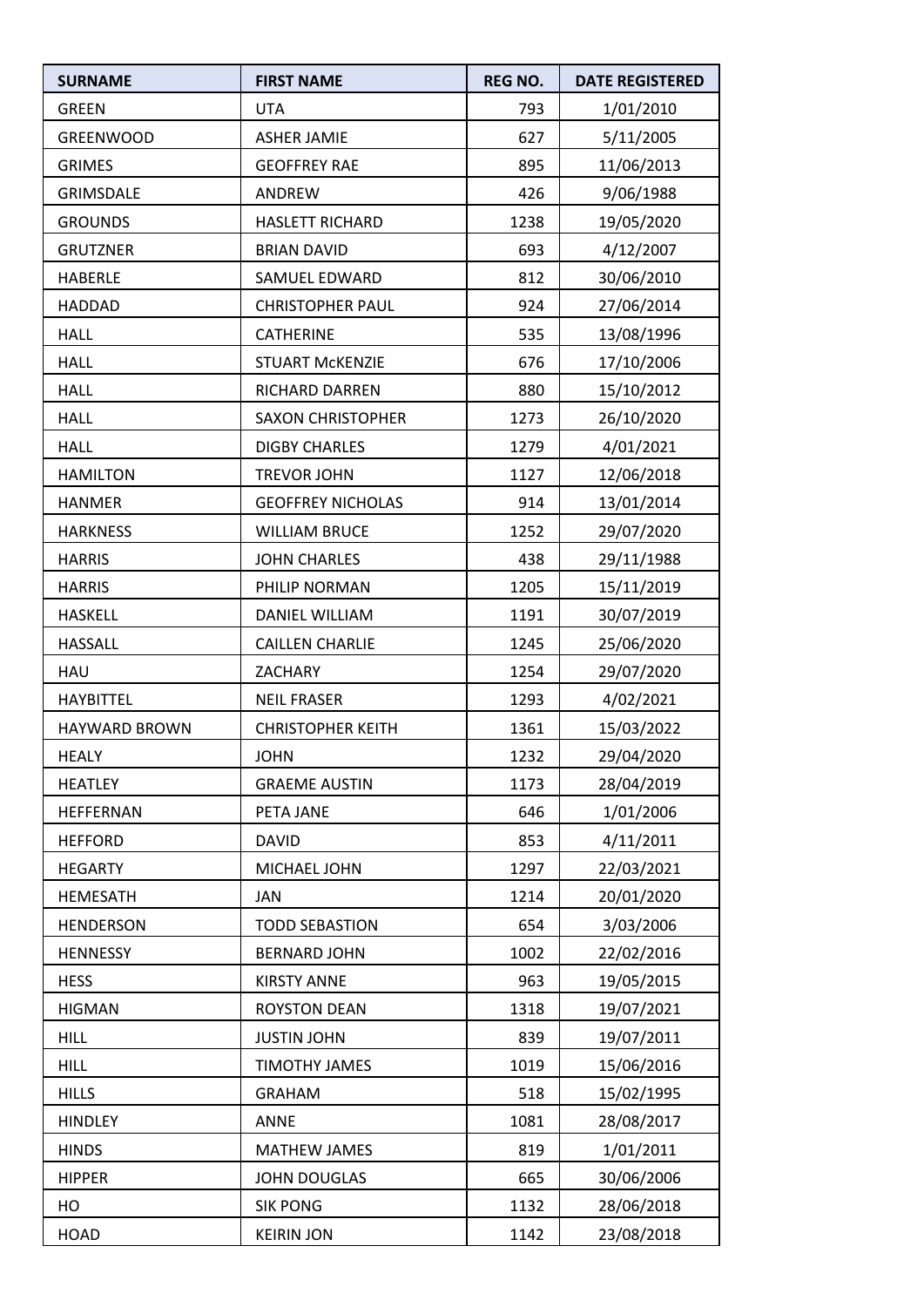| <b>SURNAME</b>    | <b>FIRST NAME</b>         | <b>REG NO.</b> | <b>DATE REGISTERED</b> |
|-------------------|---------------------------|----------------|------------------------|
| <b>HODGE</b>      | <b>TIM BRIAN</b>          | 902            | 19/08/2013             |
| <b>HODGMAN</b>    | <b>WILFRED JOHN</b>       | 523            | 13/06/1995             |
| <b>HOLLAND</b>    | <b>LAUREN</b>             | 1099           | 1/01/2018              |
| <b>HOLLOWAY</b>   | <b>JEREMY PHILIP</b>      | 680            | 14/11/2006             |
| <b>HOSKING</b>    | PETER JAMES               | 1234           | 30/04/2020             |
| <b>HUBERT</b>     | PAMELA KATHRYN            | 1034           | 8/09/2016              |
| <b>HUGHAN</b>     | NICHOLAS ANDREW           | 1233           | 29/04/2020             |
| <b>HULL</b>       | PETER FLEETWOOD           | 949            | 18/11/2014             |
| <b>HURBURGH</b>   | <b>TIMOTHY PETER</b>      | 1065           | 24/03/2017             |
| <b>HUTT</b>       | <b>KEVIN ANDREW</b>       | 1126           | 7/06/2018              |
| IP                | ANDREW KA CHUN            | 920            | 11/04/2014             |
| <b>JACKSON</b>    | ROHAN MATTHEW             | 1295           | 11/03/2021             |
| <b>JACOB</b>      | <b>JOHN</b>               | 122            | 12/02/1953             |
| <b>JAGO</b>       | <b>JULIA FRANCES</b>      | 674            | 10/09/2006             |
| <b>JAMES</b>      | SIMONE ALEXANDRA          | 851            | 28/10/2011             |
| <b>JANIW</b>      | <b>VICTOR CHRISTOPHER</b> | 1312           | 22/06/2021             |
| <b>JARMAN</b>     | RICHARD PHILIP            | 1332           | 18/10/2021             |
| <b>JENDE</b>      | <b>BRIAN ANDREW</b>       | 660            | 22/05/2006             |
| <b>JENKINS</b>    | <b>LEON WAYNE</b>         | 393            | 12/09/1985             |
| <b>JENSEN</b>     | PHILIPPA MAY              | 1153           | 1/01/2019              |
| <b>JIRKU</b>      | MICHAEL RICHARD           | 617            | 1/01/2005              |
| <b>JOHNSON</b>    | <b>IAN RAYMOND</b>        | 379            | 25/03/1985             |
| <b>JOHNSON</b>    | <b>IAN CHARLES</b>        | 424            | 9/06/1988              |
| <b>JOHNSTON</b>   | PAUL                      | 562            | 23/08/2000             |
| <b>JOHNSTON</b>   | DAVID JAMES               | 956            | 10/04/2015             |
| <b>JONES</b>      | <b>JAMES WILLIAM</b>      | 428            | 9/06/1988              |
| <b>JONES</b>      | <b>DARREN RICHARD</b>     | 642            | 1/01/2006              |
| <b>JONES</b>      | <b>LYNDEN CRAIG</b>       | 683            | 1/01/2007              |
| <b>JONES</b>      | MALCOLM DONALD            | 694            | 24/04/2007             |
| <b>JONES</b>      | <b>MARK STEPHEN</b>       | 838            | 12/07/2011             |
| <b>JORDAN</b>     | <b>THOMAS MARK</b>        | 1004           | 29/02/2016             |
| <b>JORDAN</b>     | <b>WARREN PHILLIP</b>     | 1327           | 6/09/2021              |
| <b>JUDD</b>       | <b>JESSE BRENDAN</b>      | 1344           | 9/11/2021              |
| KAIROUZ           | CHAHID JOSEPH             | 1012           | 23/03/2016             |
| <b>KATSALIDIS</b> | EPAMINONDA                | 603            | 29/03/2004             |
| <b>KELLER</b>     | CASSANDRA                 | 1179           | 20/05/2019             |
| <b>KELLY</b>      | <b>DEAN JOHN</b>          | 1021           | 24/06/2016             |
| <b>KELLY</b>      | <b>JAMES EDWARD</b>       | 1194           | 5/09/2019              |
| <b>KELLY</b>      | DAVID MICHAEL             | 1267           | 14/10/2020             |
| KELLY             | <b>ROSE</b>               | 1373           | 20/05/2022             |
| KEMPPAINEN        | <b>STEPHEN</b>            | 427            | 9/06/1988              |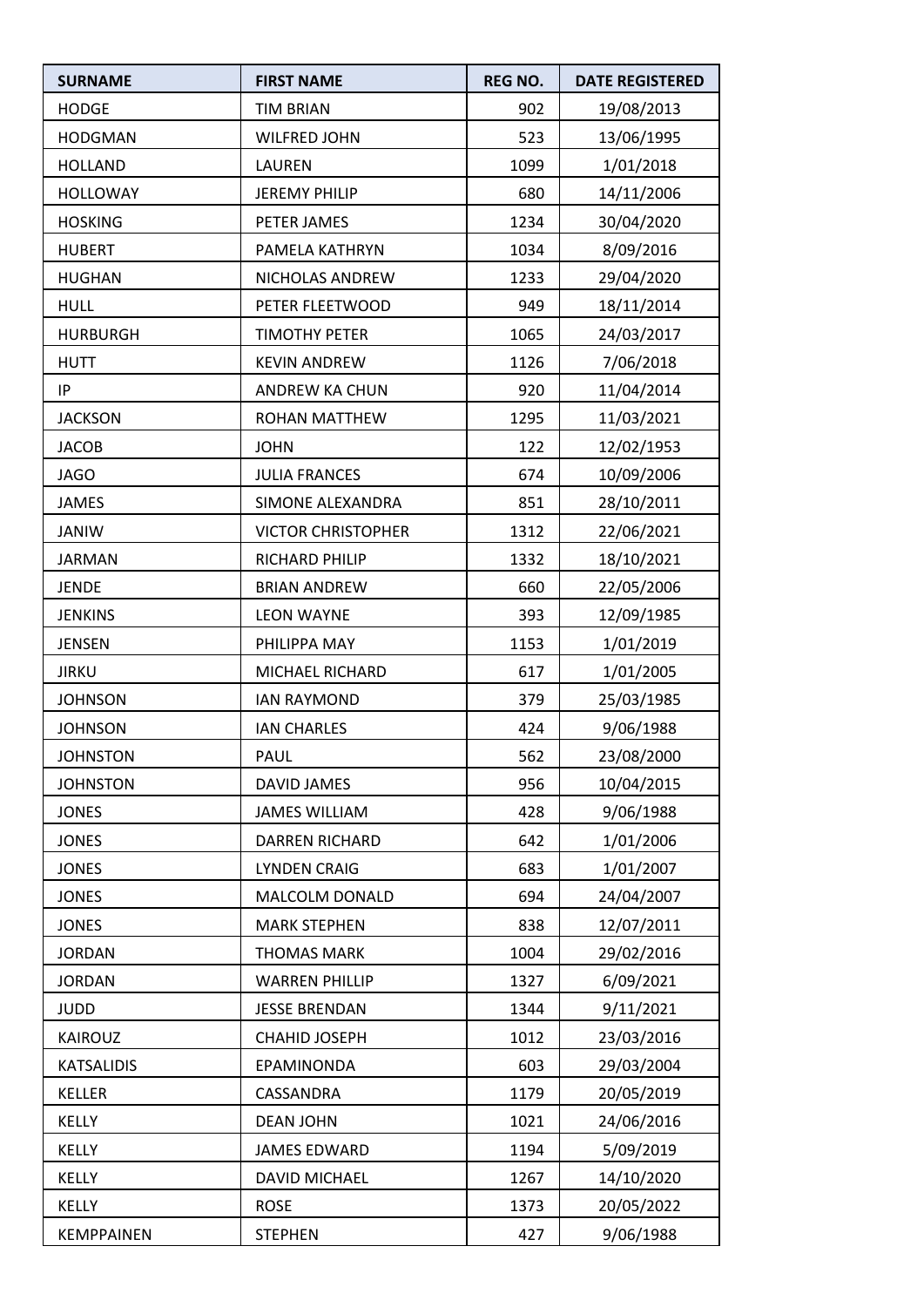| <b>SURNAME</b>    | <b>FIRST NAME</b>       | <b>REG NO.</b> | <b>DATE REGISTERED</b> |
|-------------------|-------------------------|----------------|------------------------|
| <b>KERR</b>       | ANDREW WILLIAM          | 1052           | 18/01/2017             |
| KILNER            | <b>CATHERINE JUDITH</b> | 631            | 28/06/2005             |
| <b>KING</b>       | <b>SIMON ANDREW</b>     | 1197           | 19/09/2019             |
| <b>KING</b>       | <b>BRYAN</b>            | 1311           | 16/06/2021             |
| KING-JONES        | <b>DAVID</b>            | 436            | 22/08/1988             |
| <b>KIRK</b>       | RICHARD LIONEL CHARLES  | 1077           | 21/07/2017             |
| <b>KOLKA</b>      | <b>CHRISTOPHER JOHN</b> | 1370           | 11/05/2022             |
| <b>KOWALCZYK</b>  | ALANA JACQUELINE        | 1339           | 18/10/2021             |
| <b>KROENERT</b>   | <b>STANTON JOHN</b>     | 1281           | 6/01/2021              |
| <b>KUKOLA</b>     | <b>MARK ROBERT</b>      | 944            | 9/10/2014              |
| KULAHAN           | <b>KHAI TERESA</b>      | 849            | 12/10/2011             |
| LAN               | PAUL                    | 272            | 11/06/1974             |
| LANE              | <b>DANIEL</b>           | 580            | 16/08/2002             |
| LARSEN            | <b>ROBIN JAMES</b>      | 1299           | 24/03/2021             |
| LATHAM            | MONTE JOHN              | 434            | 18/07/1988             |
| LAU               | <b>KOK HONG</b>         | 1101           | 23/01/2018             |
| <b>LEE</b>        | <b>HAN MING</b>         | 807            | 23/06/2010             |
| <b>LEE</b>        | PETER HUGH              | 912            | 1/01/2014              |
| <b>LEE</b>        | YVONNE YUET YEE         | 1138           | 31/07/2018             |
| <b>LEE</b>        | <b>TISHA TSU-LIN</b>    | 1171           | 10/04/2019             |
| <b>LEE</b>        | CAROLINNA               | 1367           | 13/04/2022             |
| <b>LEE</b>        | RUSSELL CHARLES         | 1169           | 18/03/2019             |
| LEGGE             | <b>NIGEL</b>            | 414            | 4/06/1987              |
| LEV               | JIRI                    | 1269           | 21/10/2020             |
| <b>LEVIEUX</b>    | <b>DUDLEY</b>           | 1203           | 23/10/2019             |
| LEWIS             | <b>JOHN ADRIAN</b>      | 1134           | 10/07/2018             |
| LEWIS             | <b>FELICITY</b>         | 1325           | 26/08/2021             |
| <b>LICHT</b>      | <b>JASON WILLIAM</b>    | 962            | 19/05/2015             |
| <b>LIDDINGTON</b> | PETER RAYMOND           | 868            | 18/06/2012             |
| <b>LIDDY</b>      | MICHAEL JOHN            | 1298           | 24/03/2021             |
| LILLEY            | <b>GENEVIEVE DONAGH</b> | 886            | 11/01/2013             |
| <b>LIMANTO</b>    | <b>ESTHER NOVAK</b>     | 968            | 26/05/2015             |
| <b>LINARDI</b>    | <b>SIMON DURAID</b>     | 1165           | 8/02/2019              |
| LINDAHL           | DANIEL                  | 1263           | 16/09/2020             |
| LINDSAY           | SARAH REBECCA           | 1085           | 9/10/2017              |
| LOCK              | SAM                     | 1358           | 2/02/2022              |
| LONEY             | RICHARD JOHN THOMAS     | 861            | 19/01/2012             |
| <b>LOUBSER</b>    | MICHAEL PHILLIP         | 1154           | 28/11/2018             |
| LOW               | <b>RACHEL</b>           | 1365           | 12/04/2022             |
| <b>LUCK</b>       | DAVID CLIFFORD          | 893            | 8/05/2013              |
| LUTTRELL          | <b>GREG</b>             | 498            | 6/04/1993              |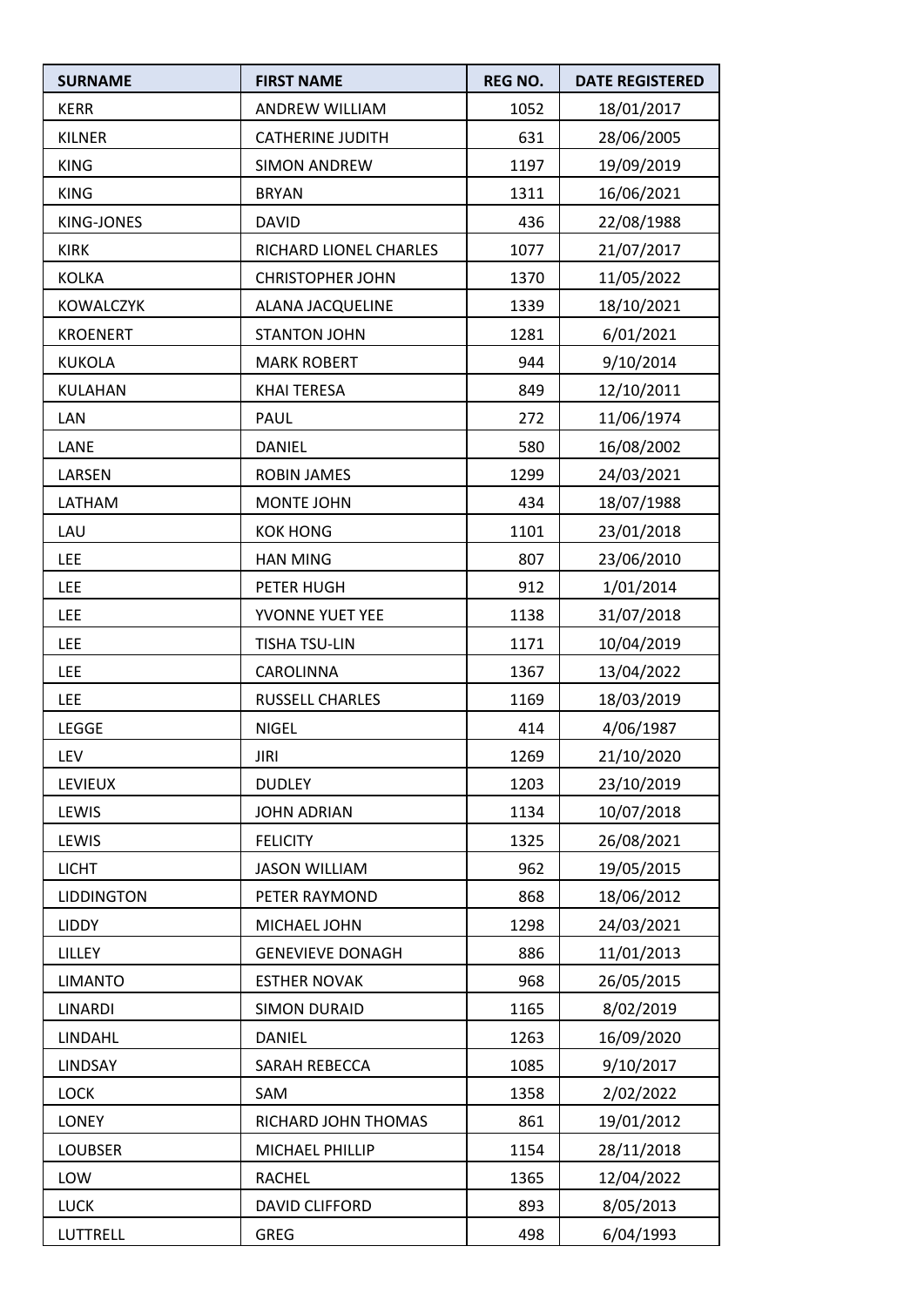| <b>SURNAME</b>    | <b>FIRST NAME</b>       | <b>REG NO.</b> | <b>DATE REGISTERED</b> |
|-------------------|-------------------------|----------------|------------------------|
| MACCALLUM         | <b>ALASTAIR JAMES</b>   | 1218           | 7/02/2020              |
| MACDONALD         | <b>DEIRDRE JENNIFER</b> | 732            | 22/05/2008             |
| <b>MACENS</b>     | <b>VALDIS</b>           | 789            | 19/10/2009             |
| MACKENZIE         | <b>DUGALD CAMERON</b>   | 1193           | 30/08/2019             |
| <b>MACKINTOSH</b> | <b>NEAL</b>             | 497            | 6/04/1993              |
| <b>MACKIRDY</b>   | <b>CURTIS</b>           | 556            | 15/06/1999             |
| <b>MAGUIRE</b>    | <b>HUGH ROBERT</b>      | 778            | 7/09/2009              |
| <b>MANN</b>       | <b>SHANE</b>            | 430            | 9/06/1988              |
| <b>MARLOW</b>     | <b>ANDREW JAMES</b>     | 1280           | 4/01/2021              |
| <b>MARTIN</b>     | <b>ADAM DAVID</b>       | 790            | 30/10/2009             |
| <b>MAY</b>        | <b>ROBERT EDWIN</b>     | 1377           | 30/05/2022             |
| <b>MCBRIDE</b>    | <b>ROBERT EDWARD</b>    | 1022           | 29/06/2016             |
| <b>McCARTER</b>   | <b>DANA</b>             | 1040           | 19/10/2016             |
| <b>McCARTHY</b>   | <b>STEPHEN ROBERT</b>   | 844            | 29/08/2011             |
| <b>McCRAY</b>     | ROBERT ANDREW           | 845            | 20/09/2011             |
| MCCREARY          | ANDREW JAMES            | 746            | 31/10/2008             |
| <b>MCCRERY</b>    | <b>JAMES CURTIS</b>     | 1294           | 9/03/2021              |
| <b>MCCUTCHEON</b> | <b>JAMIE</b>            | 1261           | 8/09/2020              |
| MCDOUGALL         | <b>JANE LOUISE</b>      | 1166           | 19/02/2019             |
| <b>MCKENZIE</b>   | <b>GIL LACHLAN</b>      | 1376           | 27/05/2022             |
| <b>MCMAHON</b>    | <b>CARLY DENISE</b>     | 1091           | 27/10/2017             |
| <b>MCPHEE</b>     | <b>ALISDAIR JOHN</b>    | 1270           | 21/10/2020             |
| <b>MCQUAID</b>    | <b>PATRICIA</b>         | 1256           | 17/08/2020             |
| MENZIES           | DAVID                   | 370            | 1/06/1984              |
| <b>MEREDITH</b>   | <b>CRAIG WILLIAM</b>    | 783            | 8/10/2009              |
| <b>MEYER</b>      | <b>BARBARA KAY</b>      | 771            | 6/01/2009              |
| <b>MICEK</b>      | <b>KARL</b>             | 647            | 1/01/2006              |
| <b>MILBOURNE</b>  | <b>BENJAMIN PETER</b>   | 955            | 12/02/2015             |
| <b>MILLAR</b>     | ALEXANDER JOHN          | 1360           | 28/02/2022             |
| <b>MILLAR</b>     | <b>JAMES OLIVER</b>     | 1364           | 4/04/2022              |
| <b>MILLER</b>     | <b>FRASER LACHLAN</b>   | 1334           | 18/10/2021             |
| <b>MITCHELL</b>   | <b>MARK JOHN</b>        | 830            | 10/05/2011             |
| <b>MOON</b>       | <b>IAN EDWARD</b>       | 1213           | 16/01/2020             |
| <b>MOORE</b>      | DANIEL J                | 1097           | 14/11/2017             |
| <b>MOORE</b>      | <b>NICHOLAS</b>         | 1177           | 15/05/2019             |
| <b>MORGAN</b>     | ROSE-MARIE              | 791            | 1/01/2010              |
| <b>MORGAN</b>     | <b>SALLY LOUISE</b>     | 1146           | 8/10/2018              |
| <b>MORRELL</b>    | <b>LIONEL</b>           | 397            | 12/09/1985             |
| <b>MORRIS</b>     | <b>JUSTIN DAVID</b>     | 1362           | 16/03/2022             |
| MORRIS-NUNN       | <b>ROBERT</b>           | 342            | 4/09/1980              |
| <b>MORRISON</b>   | <b>JOHN</b>             | 483            | 8/10/1991              |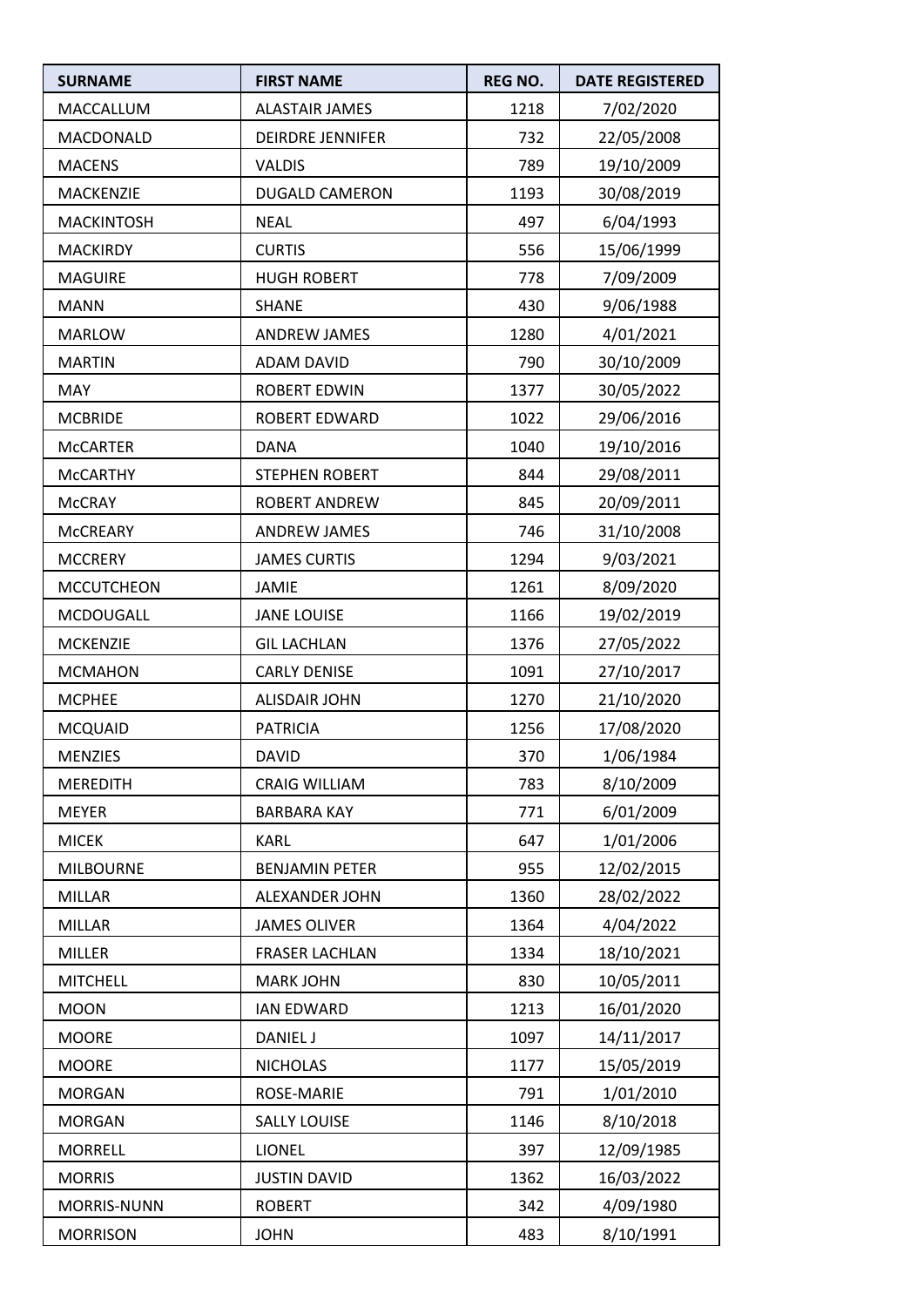| <b>SURNAME</b>   | <b>FIRST NAME</b>           | <b>REG NO.</b> | <b>DATE REGISTERED</b> |
|------------------|-----------------------------|----------------|------------------------|
| <b>MORRISON</b>  | <b>JAMES</b>                | 510            | 7/06/1994              |
| <b>MULCAHY</b>   | <b>SHAMUS</b>               | 594            | 17/09/2003             |
| <b>MURFET</b>    | <b>STEPHANIE</b>            | 581            | 16/08/2002             |
| <b>MURFETT</b>   | <b>MATTHEW JAMES</b>        | 1302           | 11/05/2021             |
| <b>MURTAGH</b>   | <b>GERARD HENRY</b>         | 1331           | 7/10/2021              |
| <b>MUSKETT</b>   | PHILLIP                     | 514            | 2/08/1994              |
| <b>NAPIER</b>    | <b>ANNE</b>                 | 493            | 24/11/1992             |
| <b>NASH</b>      | <b>SOPHIE LEE</b>           | 1357           | 31/01/2022             |
| <b>NATION</b>    | ROBERT TASMAN               | 1308           | 9/06/2021              |
| <b>NEESON</b>    | RACHEL MAREE                | 1060           | 15/03/2017             |
| <b>NEWMAN</b>    | ALEXANDER SIMON             | 818            | 24/11/2010             |
| <b>NEWMAN</b>    | <b>BIANCA ANNE</b>          | 1086           | 9/10/2017              |
| <b>NEWMAN</b>    | <b>FIONA LOUISE</b>         | 1110           | 5/03/2018              |
| <b>NEWSTEAD</b>  | <b>GILES</b>                | 852            | 31/10/2011             |
| <b>NG</b>        | <b>DOMINIC</b>              | 576            | 17/10/2001             |
| <b>NG</b>        | <b>KENNETH KA-HEI</b>       | 1291           | 29/01/2021             |
| <b>NGUYEN</b>    | <b>YVONNE</b>               | 1162           | 29/01/2019             |
| NIAZMAND         | <b>ALADIN</b>               | 825            | 24/01/2011             |
| <b>NICHOLLS</b>  | RICHARD ALEXANDER           | 813            | 14/07/2010             |
| <b>NIELSEN</b>   | <b>ALEX</b>                 | 1066           | 28/03/2017             |
| <b>NITSCHKE</b>  | <b>BENJAMIN PETER</b>       | 976            | 24/07/2015             |
| <b>NOLAN</b>     | <b>GREG</b>                 | 467            | 6/08/1990              |
| <b>NOLAN</b>     | <b>NIKKI SIMONE</b>         | 943            | 7/10/2014              |
| <b>NOVAKOVIC</b> | THOMAS ALEKSANDAR           | 1313           | 24/06/2021             |
| <b>NUNAN</b>     | <b>WILLIAM GREGORY</b>      | 1296           | 16/03/2021             |
| <b>NUNN</b>      | <b>ALISON</b>               | 595            | 11/07/2003             |
| <b>OAKLEY</b>    | <b>JARRAD GLENN</b>         | 1257           | 17/08/2020             |
| <b>OATES</b>     | <b>FIONA MAY</b>            | 1128           | 13/06/2018             |
| O'BRIEN          | <b>CHRISTOPHER BENJAMIN</b> | 891            | 22/04/2013             |
| O'BRIEN          | <b>RHONAN PAUL</b>          | 1216           | 4/02/2020              |
| O'CONNELL        | <b>ANDREW OLIVER</b>        | 1133           | 28/06/2018             |
| OLDFIELD         | <b>IAN BERNARD</b>          | 1300           | 11/05/2021             |
| <b>ONG</b>       | <b>KIEM HWAY</b>            | 1139           | 6/08/2018              |
| ORMROD           | <b>JONATHAN</b>             | 1210           | 6/01/2020              |
| <b>OUSTON</b>    | <b>EMILY LOUISE</b>         | 901            | 19/08/2013             |
| <b>OWEN</b>      | <b>CERIDWEN MARY</b>        | 645            | 1/01/2006              |
| <b>PADAS</b>     | <b>JOHN</b>                 | 582            | 16/08/2002             |
| PAGE             | <b>ROBERT JAMES</b>         | 1243           | 17/06/2020             |
| PALAMARA         | <b>ANTHONY JOSEPH</b>       | 1037           | 12/10/2016             |
| PALMA            | LUCIANO                     | 1265           | 30/09/2020             |
| PALMESE          | <b>GAETANO</b>              | 888            | 6/03/2013              |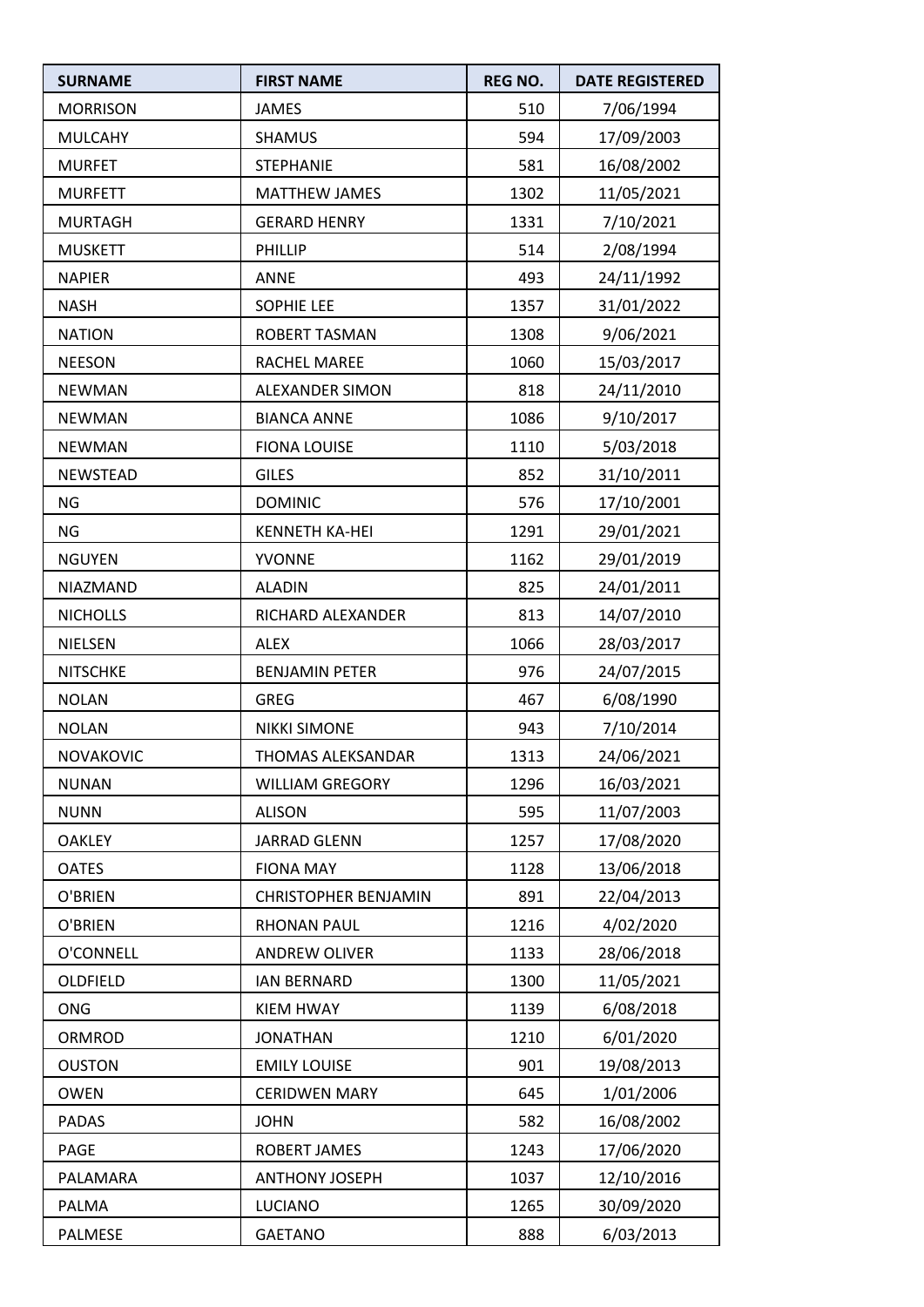| <b>SURNAME</b>    | <b>FIRST NAME</b>          | <b>REG NO.</b> | <b>DATE REGISTERED</b> |
|-------------------|----------------------------|----------------|------------------------|
| <b>PANG</b>       | <b>NAI LUN</b>             | 1204           | 30/10/2019             |
| <b>PARKER</b>     | JEREMY GEORGE              | 1355           | 25/01/2022             |
| <b>PARKS</b>      | <b>ANTONY MICHAEL</b>      | 635            | 8/03/2005              |
| PARSANEJAD        | <b>POUNEH</b>              | 1206           | 22/11/2019             |
| <b>PARTRIDGE</b>  | <b>PETER</b>               | 243            | 27/05/1971             |
| <b>PATERSON</b>   | <b>CHRISTOPHER</b>         | 1266           | 2/10/2020              |
| <b>PEART</b>      | <b>ANTHONY GILDERS</b>     | 1150           | 23/10/2018             |
| <b>PECK</b>       | ROBERT WILLIAM             | 960            | 19/05/2015             |
| PEDAVOLI          | <b>VINCE</b>               | 1145           | 27/09/2018             |
| PEDERSEN          | <b>TOBI SIMONE</b>         | 1123           | 6/06/2018              |
| <b>PENNY</b>      | <b>TIM</b>                 | 480            | 4/06/1991              |
| <b>PENZES</b>     | <b>LESLIE TIBOR</b>        | 604            | 29/03/2004             |
| <b>PERKINS</b>    | <b>SIMON</b>               | 1310           | 15/06/2021             |
| PERVERSI-BROOKS   | SAMUEL PABLO               | 1286           | 20/01/2021             |
| <b>PHILLIPS</b>   | <b>GABRIELLE LOUISE</b>    | 942            | 3/10/2014              |
| <b>PHILLIPS</b>   | <b>ANDREW HAMILTON</b>     | 995            | 1/01/2016              |
| <b>PIERCE</b>     | <b>ROBERT FRAZER</b>       | 1244           | 17/06/2020             |
| <b>PITT</b>       | <b>NATALIE</b>             | 1115           | 13/04/2018             |
| PLUNKETT          | <b>GAYLE ANNE</b>          | 871            | 17/08/2012             |
| <b>PONTI</b>      | LUKE                       | 1079           | 21/08/2017             |
| POORTENAAR        | <b>JAMES NICHOLAS</b>      | 890            | 27/03/2013             |
| <b>POWELL</b>     | <b>ALAN JAMES</b>          | 1147           | 9/10/2018              |
| PRESCOTT          | <b>KERRIE MINA</b>         | 824            | 20/01/2011             |
| PRESTON           | NICHOLAS THOMAS            | 1309           | 11/06/2021             |
| <b>PROUD</b>      | <b>ERICA RHIANNON</b>      | 1201           | 11/10/2019             |
| <b>PURSE</b>      | <b>TONY</b>                | 486            | 10/06/1992             |
| <b>PYEFINCH</b>   | <b>JONATHAN</b>            | 524            | 13/06/1995             |
| <b>QUIGLEY</b>    | DAVID JOHN                 | 1305           | 24/05/2021             |
| <b>RAMAKERS</b>   | <b>CONRAD MARTIN</b>       | 892            | 23/04/2013             |
| <b>RAUNIK</b>     | <b>FRANK</b>               | 1176           | 13/05/2019             |
| <b>REED</b>       | PETER JAMES                | 951            | 1/01/2015              |
| <b>REES</b>       | <b>BEVAN</b>               | 513            | 7/06/1994              |
| <b>REID</b>       | <b>BENJAMIN GRAY</b>       | 1352           | 19/01/2022             |
| <b>REIKEN</b>     | <b>TANIA</b>               | 1275           | 27/11/2020             |
| <b>REYNOLDS</b>   | <b>MATTHEW GEOFFREY</b>    | 1284           | 18/01/2021             |
| RICHARDSON        | <b>ERIC</b>                | 355            | 22/07/1982             |
| <b>RICHARDSON</b> | <b>ALASTAIR R</b>          | 1354           | 24/01/2022             |
| <b>ROBERTS</b>    | <b>CHRISTOPHER MICHAEL</b> | 835            | 29/06/2011             |
| <b>ROCKLIFFE</b>  | <b>ERIN JANE</b>           | 941            | 3/10/2014              |
| <b>RODRIGUEZ</b>  | LUCIANO                    | 1212           | 15/01/2020             |
| <b>ROGERS</b>     | <b>DAMIAN</b>              | 458            | 7/08/1989              |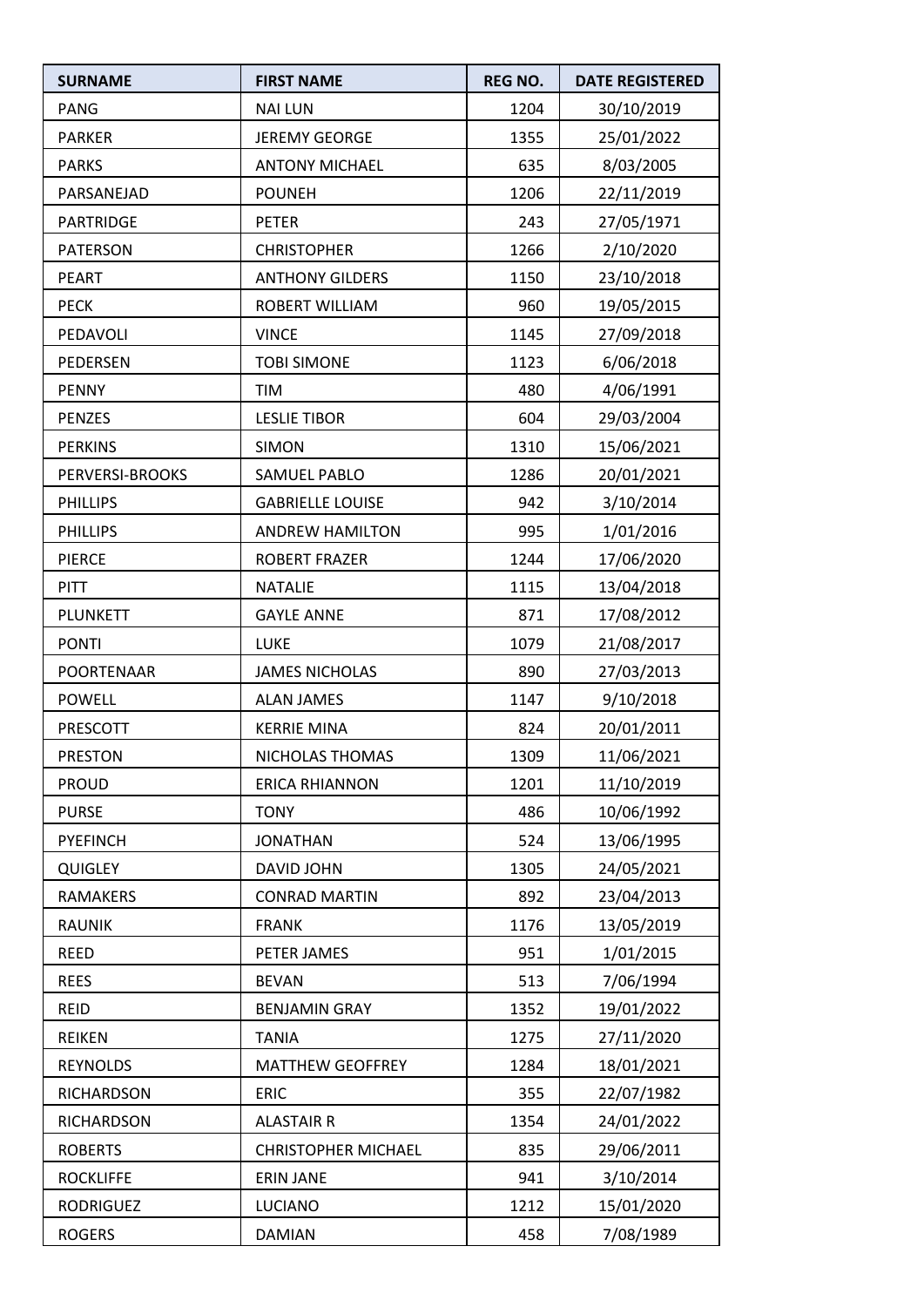| <b>SURNAME</b>    | <b>FIRST NAME</b>        | <b>REG NO.</b> | <b>DATE REGISTERED</b> |
|-------------------|--------------------------|----------------|------------------------|
| <b>ROSE</b>       | <b>STEPHEN JOHN</b>      | 1036           | 30/09/2016             |
| <b>ROSEVEAR</b>   | <b>CRAIG</b>             | 501            | 6/04/1993              |
| <b>RUSSELL</b>    | <b>GEORGINA</b>          | 1222           | 25/02/2020             |
| SAINSBURY         | <b>MATTHEW JAMES</b>     | 760            | 27/02/2009             |
| SAMPSON           | <b>FEBIANCA</b>          | 1000           | 9/02/2016              |
| SANSOM            | <b>MATTHEW ALAN</b>      | 1186           | 21/06/2019             |
| SASSIN            | <b>RICK KAIR</b>         | 1241           | 15/06/2020             |
| <b>SAYERS</b>     | PAUL HOWARD              | 795            | 13/01/2010             |
| <b>SCANLAN</b>    | <b>LAWRENCE JOHN</b>     | 1109           | 23/02/2018             |
| <b>SCHEPETIUK</b> | <b>ANDREW WASYL</b>      | 1027           | 27/07/2016             |
| <b>SCHMIDT</b>    | <b>MARTIN</b>            | 1023           | 1/07/2016              |
| SCHNITZERLING     | <b>RAYMOND MARK</b>      | 1090           | 27/10/2017             |
| <b>SCOTT</b>      | <b>PETER</b>             | 557            | 15/06/1999             |
| <b>SCOTT</b>      | <b>KYLEE JANE</b>        | 650            | 3/02/2006              |
| SEMPLE            | <b>MAREE KATHRYN</b>     | 1035           | 22/09/2016             |
| <b>SERRA</b>      | PETER JULIAN             | 972            | 23/06/2015             |
| <b>SETTE</b>      | <b>ENRICO ANDREA</b>     | 1220           | 19/02/2020             |
| SHAKESPEARE       | <b>STUART MAUGHAN</b>    | 903            | 19/08/2013             |
| <b>SHAW</b>       | <b>BRUCE</b>             | 628            | 1/06/2005              |
| SHEDDEN           | <b>ANDREW JOHN</b>       | 600            | 2/11/2004              |
| SHURMAN           | ANDREW                   | 334            | 19/09/1979             |
| SIDEBOTTOM        | <b>TIMOTHY CHARLES</b>   | 1073           | 5/06/2017              |
| <b>SIMPSON</b>    | <b>MARTIN</b>            | 756            | 20/01/2009             |
| <b>SLATYER</b>    | <b>PRUE</b>              | 573            | 9/05/2001              |
| <b>SMIT</b>       | <b>STEVEN JOHAN</b>      | 1024           | 4/07/2016              |
| SMIT              | MARIJKE PETRONELLA ANTON | 1008           | 9/03/2016              |
| <b>SMITH</b>      | <b>SUSAN KAY</b>         | 515            | 2/08/1994              |
| <b>SMITH</b>      | ANDREW                   | 569            | 9/05/2001              |
| <b>SMITH</b>      | <b>STUART ANTON</b>      | 969            | 1/06/2015              |
| <b>SMITH</b>      | <b>GLENN WILLIAM</b>     | 1006           | 8/03/2016              |
| <b>SMITH</b>      | <b>DAVIN</b>             | 1122           | 17/05/2018             |
| <b>SMITH</b>      | <b>TASMAN CARLYLE</b>    | 1336           | 18/10/2021             |
| SOMERS            | MICHAEL DAMIAN           | 1359           | 21/02/2022             |
| SPIZICK           | <b>STEVEN BENJAMIN</b>   | 879            | 15/10/2012             |
| <b>STANFORD</b>   | <b>DANIEL ROBERT</b>     | 986            | 7/10/2015              |
| <b>STANIC</b>     | <b>ADRIAN JOHN</b>       | 765            | 4/06/2009              |
| <b>STAPLETON</b>  | <b>IAN</b>               | 420            | 7/04/1988              |
| <b>STARY</b>      | PHILLIP                  | 351            | 29/10/1981             |
| <b>STEPHENS</b>   | <b>HARRY ANTHONY</b>     | 1130           | 15/06/2018             |
| <b>STEPHENSON</b> | <b>MARTIN JOHN</b>       | 716            | 1/01/2008              |
| <b>STEVENSON</b>  | <b>MARK TYSON</b>        | 1088           | 9/10/2017              |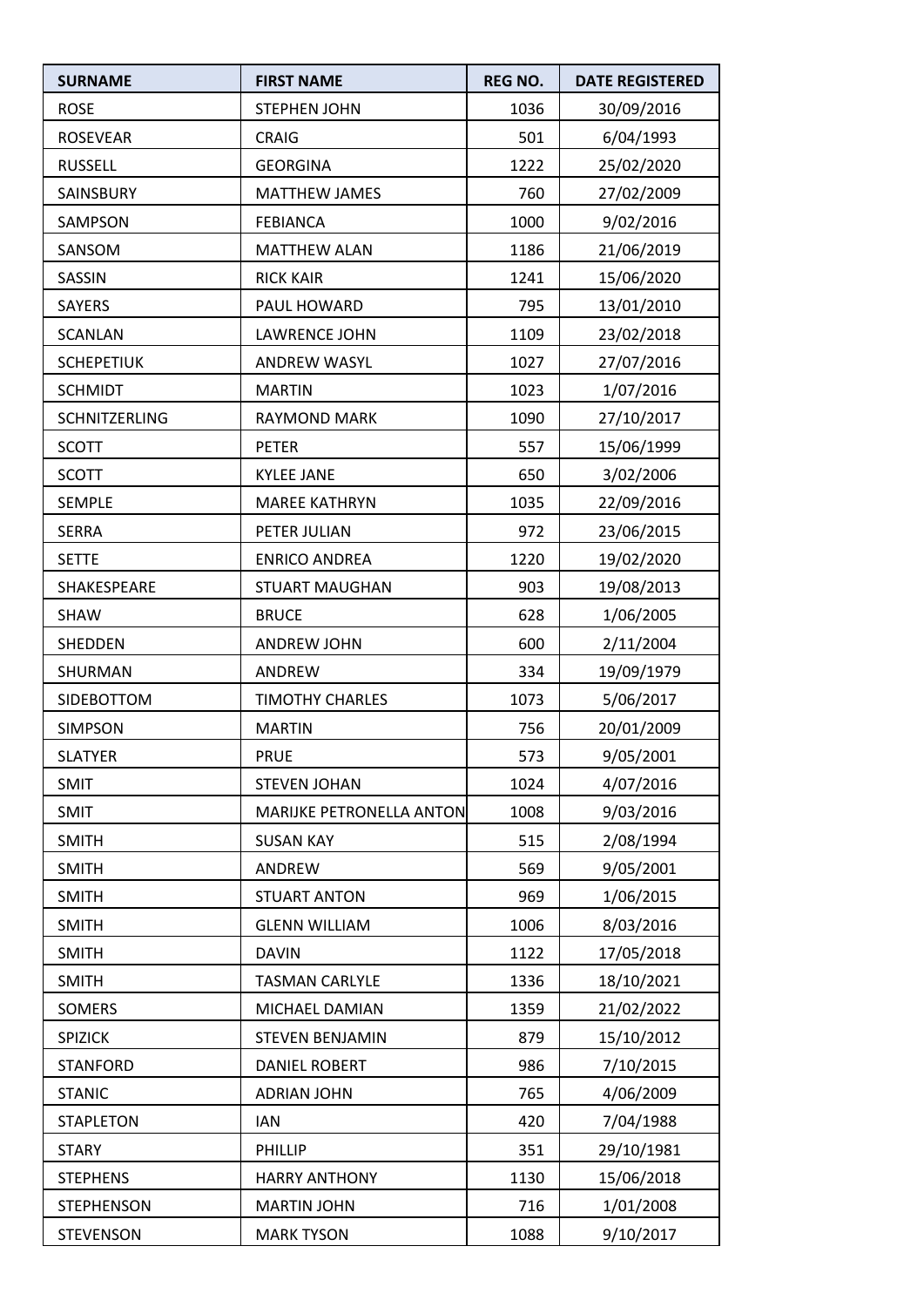| <b>SURNAME</b>       | <b>FIRST NAME</b>        | <b>REG NO.</b> | <b>DATE REGISTERED</b> |
|----------------------|--------------------------|----------------|------------------------|
| <b>STICCA</b>        | <b>ANTHONY</b>           | 1007           | 8/03/2016              |
| <b>STOKES</b>        | <b>KEVIN WILLIAM</b>     | 1333           | 18/10/2021             |
| <b>STONE</b>         | NATASHA KAREN            | 1366           | 13/04/2022             |
| <b>STONELL</b>       | <b>NEIL TIMOTHY</b>      | 776            | 29/06/2009             |
| <b>STRANAN</b>       | <b>MARK</b>              | 1307           | 11/06/2021             |
| <b>STRATING</b>      | <b>RYAN KANE</b>         | 669            | 9/04/2006              |
| <b>STRAW</b>         | <b>CHRISTOPHER</b>       | 546            | 14/10/1997             |
| SUI                  | SONGYUN                  | 1226           | 4/03/2020              |
| <b>SYED ROHAN</b>    | <b>SYED ZAMRUDDIN</b>    | 1178           | 20/05/2019             |
| <b>SYMONS</b>        | KATHERINE JANE           | 700            | 7/04/2007              |
| <b>TABAIN</b>        | <b>NIKOLA</b>            | 1208           | 17/12/2019             |
| <b>TANNER</b>        | <b>STUART</b>            | 565            | 23/08/2000             |
| <b>TANNER</b>        | <b>MICHAEL</b>           | 597            | 1/01/2004              |
| <b>TAPP</b>          | <b>WILLIAM JAMES</b>     | 866            | 11/05/2012             |
| <b>TAYLOR</b>        | POPPY LOUISE             | 820            | 1/01/2011              |
| <b>TELHA</b>         | <b>STUART JOHN</b>       | 1276           | 30/11/2020             |
| <b>TEMPLETON</b>     | PHILIP GLENN             | 1264           | 24/09/2020             |
| <b>THATCHER</b>      | PAUL                     | 589            | 21/01/2003             |
| <b>THOMPSON</b>      | <b>GARRY</b>             | 596            | 11/07/2003             |
| <b>THOMSON</b>       | <b>DEBBIE</b>            | 609            | 20/07/2004             |
| <b>THOMSON</b>       | <b>SIMON</b>             | 1328           | 8/09/2021              |
| <b>THOO</b>          | SIDNEY SZE PHIN          | 1348           | 2/12/2021              |
| <b>THORNE</b>        | <b>SIMON HENRY</b>       | 767            | 30/04/2009             |
| TO                   | TONY HIN YU              | 1346           | 17/11/2021             |
| <b>TOALDO</b>        | LAWRENCE DAVID           | 1161           | 1/01/2019              |
| <b>TOIA</b>          | <b>STEVEN PAUL</b>       | 1246           | 3/07/2020              |
| <b>TONKIN</b>        | PETER FREDERICK          | 661            | 22/05/2006             |
| <b>TONKS</b>         | <b>SIMON ROBERT</b>      | 869            | 21/06/2012             |
| <b>TRAN</b>          | <b>TRAM</b>              | 749            | 1/01/2009              |
| <b>TRAVALIA</b>      | <b>DAVID</b>             | 487            | 10/06/1992             |
| <b>TREWEEKE</b>      | <b>ANNE-MARIE</b>        | 876            | 9/10/2012              |
| <b>TRISLEY</b>       | <b>JASON JON</b>         | 1285           | 18/01/2021             |
| TUCKERMAN            | <b>CONNOR FREDERICK</b>  | 1287           | 20/01/2021             |
| <b>TUNG</b>          | SAMUEL FENG CHANG        | 832            | 27/05/2011             |
| <b>TURNER</b>        | <b>BENJAMIN GREVILLE</b> | 811            | 25/06/2010             |
| <b>TURNER</b>        | NICHOLAS PETER           | 1068           | 6/04/2017              |
| <b>TURNER-FRENCH</b> | <b>SHARON MAREE</b>      | 907            | 5/11/2013              |
| UAHWATANASAKUL       | <b>ANTHONY</b>           | 889            | 6/03/2013              |
| <b>UPSTON</b>        | <b>JOSHUA LEE</b>        | 906            | 5/11/2013              |
| <b>UTTLEY</b>        | <b>ANDREW PHILLIP</b>    | 1338           | 18/10/2021             |
| VAN DE VEN           | <b>JACOBUS</b>           | 862            | 16/03/2012             |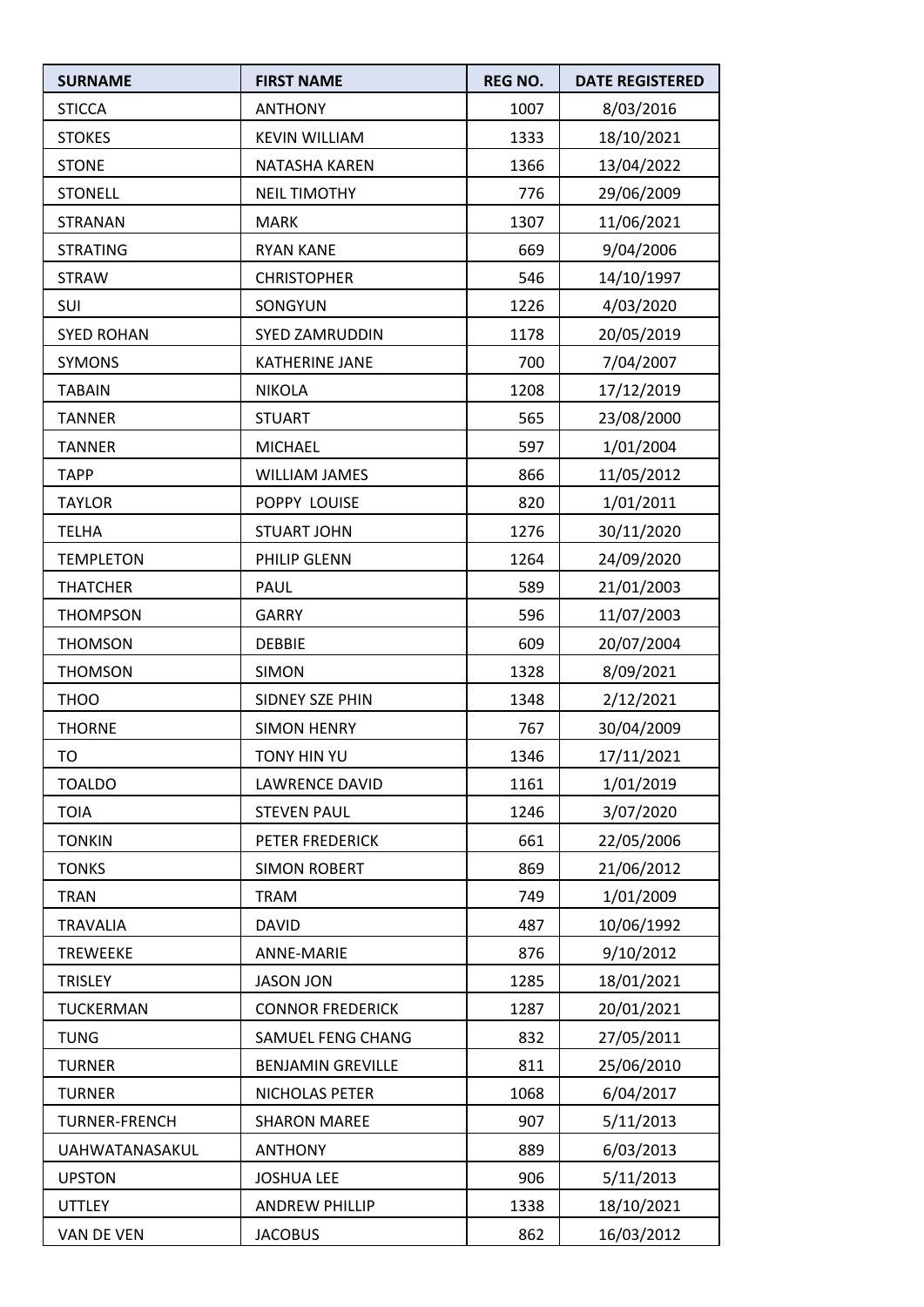| <b>SURNAME</b>       | <b>FIRST NAME</b>          | <b>REG NO.</b> | <b>DATE REGISTERED</b> |
|----------------------|----------------------------|----------------|------------------------|
| <b>VAN DER ELST</b>  | <b>ROBERT</b>              | 472            | 24/10/1990             |
| <b>VAN DER NOL</b>   | NICHOLAS ANDREW            | 1174           | 2/05/2019              |
| VANYAI               | <b>SIMON</b>               | 796            | 29/01/2010             |
| VASILJEVICH          | <b>MISHO JAMES</b>         | 637            | 16/08/2005             |
| VAVAYIS              | <b>ANTHONY</b>             | 1075           | 17/07/2017             |
| <b>VEITH</b>         | <b>MOSTYN WALTER</b>       | 610            | 26/07/2004             |
| VERDOUW              | <b>SCOTT PETER</b>         | 747            | 1/01/2009              |
| <b>VERRIER</b>       | REBEKAH LOUISE HEALEY      | 987            | 7/10/2015              |
| <b>VINCENT</b>       | <b>MICHAEL</b>             | 326            | 26/06/1978             |
| <b>VOJACEK</b>       | <b>KIM ERIC</b>            | 1224           | 28/02/2020             |
| <b>WADE</b>          | <b>NEIL</b>                | 327            | 26/06/1978             |
| <b>WAGER</b>         | PETER JOHN                 | 994            | 2/12/2015              |
| <b>WAKELAM</b>       | PAUL ANTHONY               | 1020           | 17/06/2016             |
| <b>WALKER</b>        | PETER ASHTON               | 651            | 2/03/2006              |
| WALKINSHAW           | <b>SCOTT NATHAN</b>        | 848            | 12/10/2011             |
| <b>WALLER</b>        | <b>BERNARD</b>             | 1112           | 6/04/2018              |
| <b>WALSH</b>         | <b>ELIZABETH RUTH</b>      | 1056           | 28/02/2017             |
| <b>WANG</b>          | WENLI                      | 1251           | 29/07/2020             |
| <b>WARD</b>          | <b>FRED</b>                | 578            | 3/07/2002              |
| <b>WARDLE</b>        | <b>JOHN BALFOUR</b>        | 971            | 23/06/2015             |
| <b>WARE</b>          | JONATHAN WILLIAM BLIGH     | 1363           | 4/04/2022              |
| <b>WATSON</b>        | <b>COLIN ROBERT</b>        | 1104           | 5/02/2018              |
| <b>WEBBER (GORA)</b> | HANNAH NAOMI               | 1083           | 19/09/2017             |
| <b>WEBSTER</b>       | RICHARD SEAN               | 1058           | 6/03/2017              |
| <b>WEBSTER</b>       | <b>CRAIG WAYNE</b>         | 1242           | 17/06/2020             |
| <b>WEE</b>           | EE THER                    | 1321           | 21/07/2021             |
| <b>WEEDING</b>       | <b>CHRISTOPHER FRANCIS</b> | 1078           | 31/07/2017             |
| WEGMAN               | <b>CORNELIS</b>            | 252            | 28/03/1972             |
| <b>WEIERTER</b>      | <b>IVANA</b>               | 1236           | 6/05/2020              |
| <b>WEIR</b>          | <b>IAN JAMES</b>           | 1262           | 16/09/2020             |
| WELLINGTON           | <b>LUCIA</b>               | 1183           | 3/06/2019              |
| <b>WESTBROOK</b>     | <b>KEITH LAWRENCE</b>      | 947            | 18/11/2014             |
| <b>WESTON</b>        | STEPHEN LAWRENCE           | 1368           | 19/04/2022             |
| WETHERILL            | <b>TOBY</b>                | 1259           | 31/08/2020             |
| <b>WHATTAM</b>       | <b>HILARY</b>              | 1217           | 6/02/2020              |
| WHEELER              | <b>BRAD</b>                | 555            | 15/06/1999             |
| <b>WILKIE</b>        | <b>REBECCA</b>             | 990            | 27/10/2015             |
| <b>WILKIE</b>        | <b>GEORGE COOKE</b>        | 1277           | 4/01/2021              |
| <b>WILKINSON</b>     | <b>MICHAEL</b>             | 371            | 1/06/1984              |
| <b>WILLIAMS</b>      | <b>MATTHEW GERARD</b>      | 652            | 2/07/2006              |
| <b>WILLIAMS</b>      | <b>DEAN ROBERT</b>         | 1351           | 12/01/2022             |